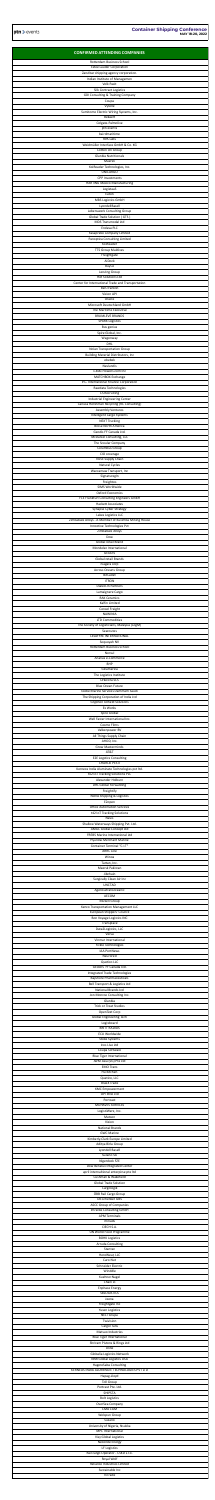| The Shipping Corporation of India Ltd.<br>Impressum Datenschutzerklärung                                                                                                  |
|---------------------------------------------------------------------------------------------------------------------------------------------------------------------------|
| <b>Unisys Corporation</b>                                                                                                                                                 |
| -Miles Logistic Cc/ Clairvoyance Motion<br>TradeLanes<br><b>BOCOM Petroleum s.a</b><br>AAM - American Axle & Manufacturing                                                |
| Perimeter Global Logistics<br><b>RLT &amp; ASSOCIATES</b><br>MercadoLabs<br><b>DACHSER SE</b>                                                                             |
| <b>Lamar University</b><br>OCP Singapore Services and Products Pte Ltd<br>Asian Paints Ltd                                                                                |
| Leyton Shipping LLC<br>Petrofinder AD & Business<br>Multimodal Shipping Co.                                                                                               |
| McKinsey & Company - New York<br>KlearNow<br>Saba International<br>NORTHWEST HARDWOODS                                                                                    |
| <b>IIMB</b><br>Danube Group<br>Shipping Australia Ltd                                                                                                                     |
| Loginno<br>MHAO (Mohamed Hareb Al Otaiba) Group   Pictruc<br>Shashi Kallada<br>Herra-SCM                                                                                  |
| project44<br>S2F Consutoria Marítima<br>SKOD IMPEX COMPANY LIMITED                                                                                                        |
| Symbiosis Institute of International Business<br>Winoa Brasil<br>The Charterers                                                                                           |
| Comorin Technologies<br><b>National Brands Limited</b><br>Transflo<br>Oceanaudit                                                                                          |
| Supply Chain & Logistics Association of Australia<br>Devdiscourse<br>Hermes Travel And Cargo Pvt                                                                          |
| Volteo LLC<br>Center for International Trade and Transportation California State University Long Beach<br>Easytrading LLC<br>Landmark Group                               |
| 3M<br><b>Future Global Design</b><br><b>Turners Shipping</b>                                                                                                              |
| Port of Long Beach<br>Wild Flame Services (Private) Limited<br><b>GB Railfreight</b>                                                                                      |
| <b>Rider University</b><br>Logistics Bureau<br>GEODIS FF Canada Ltd<br>ION GEO                                                                                            |
| Center for International Trade and Transportation<br>OL USA<br>Dockflow                                                                                                   |
| <b>Staughton Group</b><br>Nepal Transit and Warehousing Company Limited<br>Petus Paint \$ Chemical Industries Ltd<br><b>World Business Outlook</b>                        |
| N.V. Havenbeheer Suriname<br>Cellmark AB<br>Cargofive                                                                                                                     |
| <b>SUN PHARMA</b><br>Petroinnovationlabs<br>WiLO Networks Inc                                                                                                             |
| <b>SARA Group</b><br>Freight.BG<br><b>SCLLA</b>                                                                                                                           |
| Business Energetics Ltd(Icos Live Ltd)<br>Rail Cargo Group<br>Innovative Transport Solutions (ITS)<br>Canadian Pacific Railway                                            |
| TAYLORED FULFILLMENT SERVICES<br>Cargomatic<br><b>Federal Maritime Commission</b>                                                                                         |
| Hassani Group of Companies<br>JVC shipping & solutions<br>Genesis Cold Storage<br>Victory Innovations                                                                     |
| OUR REGISTERED DELEGATE'S JOB TITLES/POSITIONS                                                                                                                            |
| VP, Global Distribution & Logistics<br>boarding officer<br>COO at Supply Chain Management Centre                                                                          |
| Forklift Operator<br>President<br>Director, Product & Segment Marketing                                                                                                   |
| <b>Operations Coordinator</b><br><b>Global Category Manager Transportation &amp; Logistics</b><br><b>Global Logistics Excellence</b><br>Conference Director               |
| Managing Director and Editor-in-Chief<br>Director of Sales - Europe<br>Vice President Global Logistics Operations                                                         |
| <b>Origin Logistics Manager</b><br><b>Business Development Manager</b><br>Senior Director Logistics                                                                       |
| Logistics & Services Vendors Manager for Guinea, Liberia, Sierra Leone & Mauritania<br>Pre-sales & Product Marketing<br>Deputy Managing Director<br>CEO                   |
| Associate - Investment Analytics and Insights<br>Global Supply Chain Process Manager<br>Sales Supervisor                                                                  |
| Manager - Program Management Materials, Global Sup<br>Manager Ocean Freight Services<br>Container Shipping and Freight Forwarding Manager                                 |
| <b>Managing Partner</b><br>Senior Consultant<br>Consultant in Supply Chain and Logistics<br><b>Quality Specialist</b>                                                     |
| <b>OPERATIONS OFFICER</b><br>Director of Marketing & Implementation<br><b>CEO for US Operations</b>                                                                       |
| <b>Head Of Business Development</b><br>Logistics Manager<br>Co Founder and Partner                                                                                        |
| GIS & Data Manager<br><b>Head of Sales</b><br><b>Master Principal Solution Engineer</b><br>Industry Executive Logistics & Energy                                          |
| SENIOR VICE PRESIDENT<br>Founder<br>Global Logistics / Trade Compliance Manager                                                                                           |
| <b>Managing Director</b><br>Sales Manager, Maritime - Americas<br>Senior Logistics Manager<br>Senior Director - Managed Drayage                                           |
| Foreign Trade and International Logistics Executiv<br><b>Marketing Coordinator</b><br>Director International Logistics                                                    |
| Sr. Global Logistics Specialist II<br>CEO & Founder<br>Global Transport Jr. Specialist<br>Founder & CEO                                                                   |
| Sales and Business Development Analyst<br>PhD student<br>Ocean Logistics Specialist                                                                                       |
| Sponsorship and Media Director<br>Co-Founder & Partner<br>Sponsorship and Media Director, Global Partnership                                                              |
| <b>Account Manager</b><br><b>Executive Director</b><br>International Logistics Manager<br><b>Digital Solutions Manager</b>                                                |
| Supply Chain + Business Development Leader<br>Transport and Logistics Journalist<br>Director of Sales                                                                     |
| Founder/President/CEO/Director                                                                                                                                            |
| Research Lead<br>Senior Analyst<br><b>BIS Oxford Economics</b>                                                                                                            |
| developer, consultant<br>Partner<br>Director                                                                                                                              |
| COO<br>Senior Logistics Leader<br>Regional Manager Ocean Freight - AMEA Region                                                                                            |
| National Seafreight Product Manager<br><b>Shipping Manager</b><br>VP of Operations<br>Founder and CEO                                                                     |
| VP of Supply Chain<br>VP Global Growth<br>President & CEO                                                                                                                 |
| Ocean Freight Manager<br><b>Assistant Manager</b><br><b>Head Of Operations</b><br>Sr. Solution Engineer                                                                   |
| Regional General Director<br><b>Import Coordinator</b><br>Assistant Sales Manager                                                                                         |
| President of The Society of Logisticians, Malaysia<br>CMO<br>Key Category Manager - Transportation<br>Founder & Managing Director                                         |
| Senior Lecturer<br>strategic Sales & Business Development<br>Chief Supply Chain & Customer Excellence Officer                                                             |
| <b>Head of Maritime</b><br>Expert in Business Management development/OM<br><b>Digital Content Specialist</b><br><b>Global Account Director</b>                            |
| Director of Drayage Business Development<br>Founder Sustainable Finance<br>Ship Cargo Operation                                                                           |
| Managing Director of Weidmuller Logistic Services<br>GM (CS&M)<br><b>Global Supply Chain Manager</b>                                                                      |
| Vice President of Supply Chain<br><b>Director Maritime Sales</b><br><b>Chief Executive Officer</b><br>Head Of Supply Chain Management                                     |
| Business Development Representative intern<br>Co-Owner<br>EA to Director/CEO                                                                                              |
| Vice President of Sales<br>Marketing & Communications Intern<br><b>Business Director</b>                                                                                  |
| Facilator<br><b>IoT Product Manager</b><br>Director, Market & Data Intelligence<br>Logistics Executive                                                                    |
| CEO<br><b>Director Business Development</b><br>Vice President FCL Head EMEA                                                                                               |
| Solution Design & Marketing<br>Vice President of Growth - Europe<br>Manager Delegate Support Team<br>Head Of Digital / IT Head                                            |
| Area Director, Sales<br>Associate Counsel<br>VP of Sales and BizDev                                                                                                       |
| Senior Staff Engineer<br><b>CFO</b><br>Deputy Trade/Pricing & Marketing Manager - Indian<br>head of information department provision, public relations and communications |
| <b>Business Development</b><br>SDR team lead<br>Director of Delivery Americas Region                                                                                      |
| Sales<br>Supply chain supervisor<br>VP Partnerships<br>Head of Cold Chain Logistics                                                                                       |
| VP, Operations and Supply Chain<br>Head, Trade Logistics Branch, Division on Technolo<br><b>Head of Operation</b>                                                         |
| AVP, Global Supply Chain & Logistics<br>Drayage Account Manager<br><b>Strategic Relations Manager</b>                                                                     |
| Trade Manager (Europe & Med Trade)<br>Vice President, Sales<br>Director Global Marine Freight<br><b>Vice President</b>                                                    |
| VP Offprice Division, 3PL Warehousing<br>GM Customer Service & Logisitics<br>Project Logistics Director                                                                   |
| Manager, Field Safety<br>Director - Supply Chain & Logistics<br>Chief Customer Officer / Director<br><b>MD</b>                                                            |
| National Logistics Manager<br><b>Global Logistics Specialist</b><br>Warehouse Manager                                                                                     |
| <b>International Business Consulting</b><br>General Manager - Port Logistics<br><b>Global Director</b><br>Group Research Lead                                             |
| Sales Development Rep<br>Marketing & Communications<br>Head of Product - ECU360                                                                                           |
| Conference Delegate Manager<br>CEO/Founder<br>Director of Supply Chain Product & Segment Marketi<br><b>Marketing Director</b>                                             |